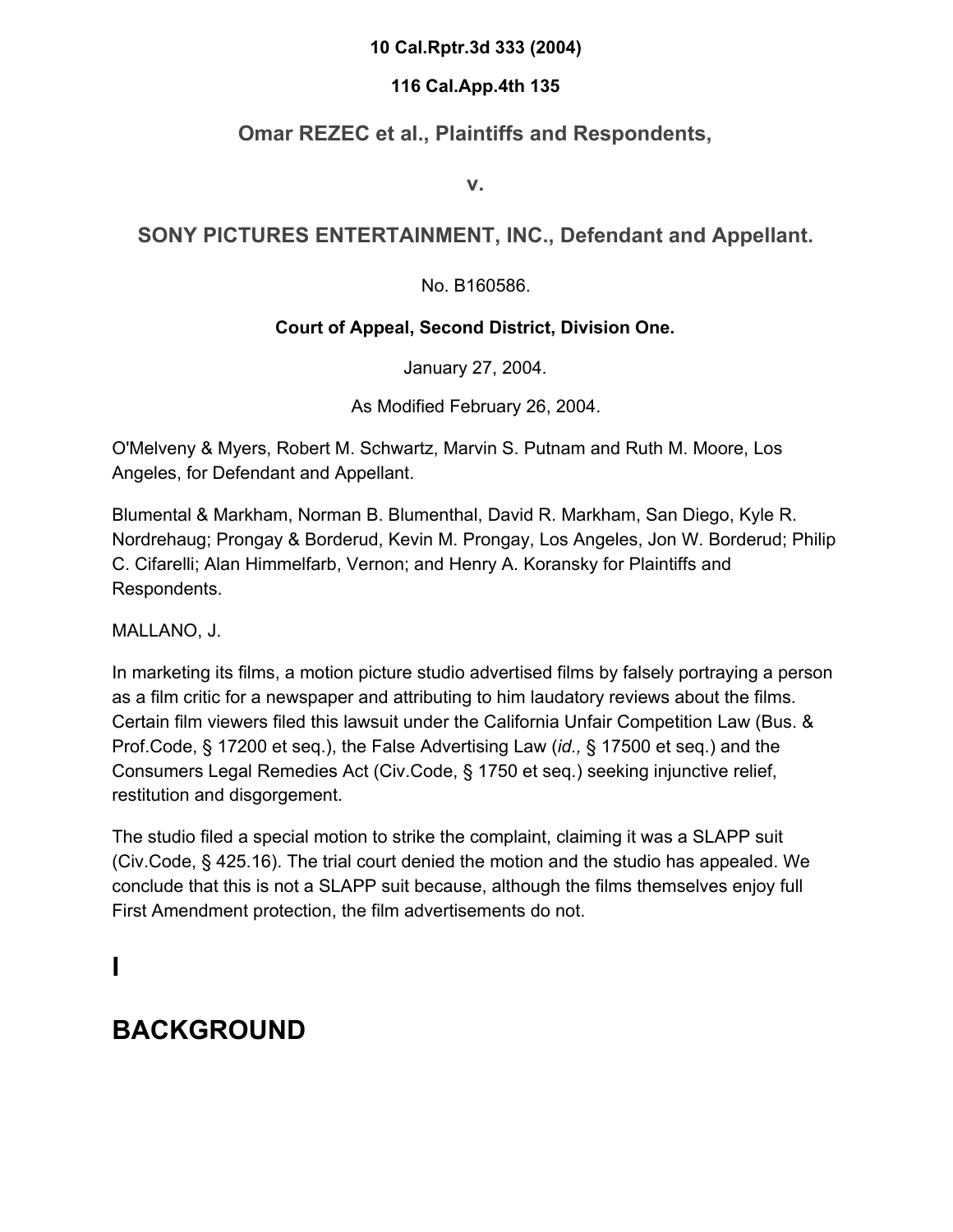Defendant Sony Pictures Entertainment, Inc. (Sony), released four motion pictures in 2000 and 2001 entitled "Vertical Limit," "The Animal," "A Knight's Tale," and "Hollow Man." Without the knowledge of senior management, one of Sony's employees, who created advertisements for these films, inserted quotations attributed to David Manning, who, according to the ad, worked for the Ridgefield Press in Ridgefield, Connecticut, as a film critic. But no one by that name worked at the Ridgefield Press, and the quoted material had not appeared in that newspaper.

An advertisement for the March 2001 release of "A Knight's Tale" noted accurately that Roger Ebert and Richard Roeper gave the film "Two Thumbs Up" and that Peter Travers of Rolling Stone said, "Forget the hard-sell generic blockbusters heading for the multiplexes. The Real Deal is coming in under the radar." The advertisement noted falsely that David Manning of the Ridgefield Press said, "Heath Ledger is this year's Hottest New Star."

Similarly, a May 2001 advertisement for "The Animal" included an accurate quotation from a Fox-TV reviewer that the film was "[t]he comedy hit of the summer" and another critic characterized it as "[u]proariously funny. A laugh riot." It noted falsely that David Manning of the Ridgefield Press said, "The producing team of *Big Daddy* has delivered another winner."

An August 2000 advertisement for "Hollow Man" quoted a genuine television critic as stating, "Grab your jaw and hold on tight because it will drop when you see the special effects in *Hollow Man,*" as well as another genuine critic's assessment that the "[s]pectacular visual effects take the invisible man concept to a whole new level." The advertisement noted falsely that David Manning of the Ridgefield Press said, "One hell of a scary ride! The summer's best special effects."

Sony's senior management learned of the false advertising in May 2001 when Newsweek magazine discovered that David Manning was not a reviewer for the Ridgefield Press. The Newsweek article called upon Sony to "apologize and pull the ads." Sony apologized and withdrew the advertisements, suspended the responsible employee and his immediate supervisor, and adopted stringent policies to prevent a recurrence of such conduct.

## **II**

## **DISCUSSION**

The threshold issue on appeal is whether this is a SLAPP suit, arising out of free speech protected by the United States Constitution (U.S. Const., 1st Amend.) and the California Constitution (Cal. Const., art. I, § 2, subd. (a)).[1] Code of Civil

Procedure section 425.16, subdivision (b), provides: "A cause of action against a person arising from any act of that person in furtherance of the person's right of petition or free speech under the United States or California Constitution in connection with a public issue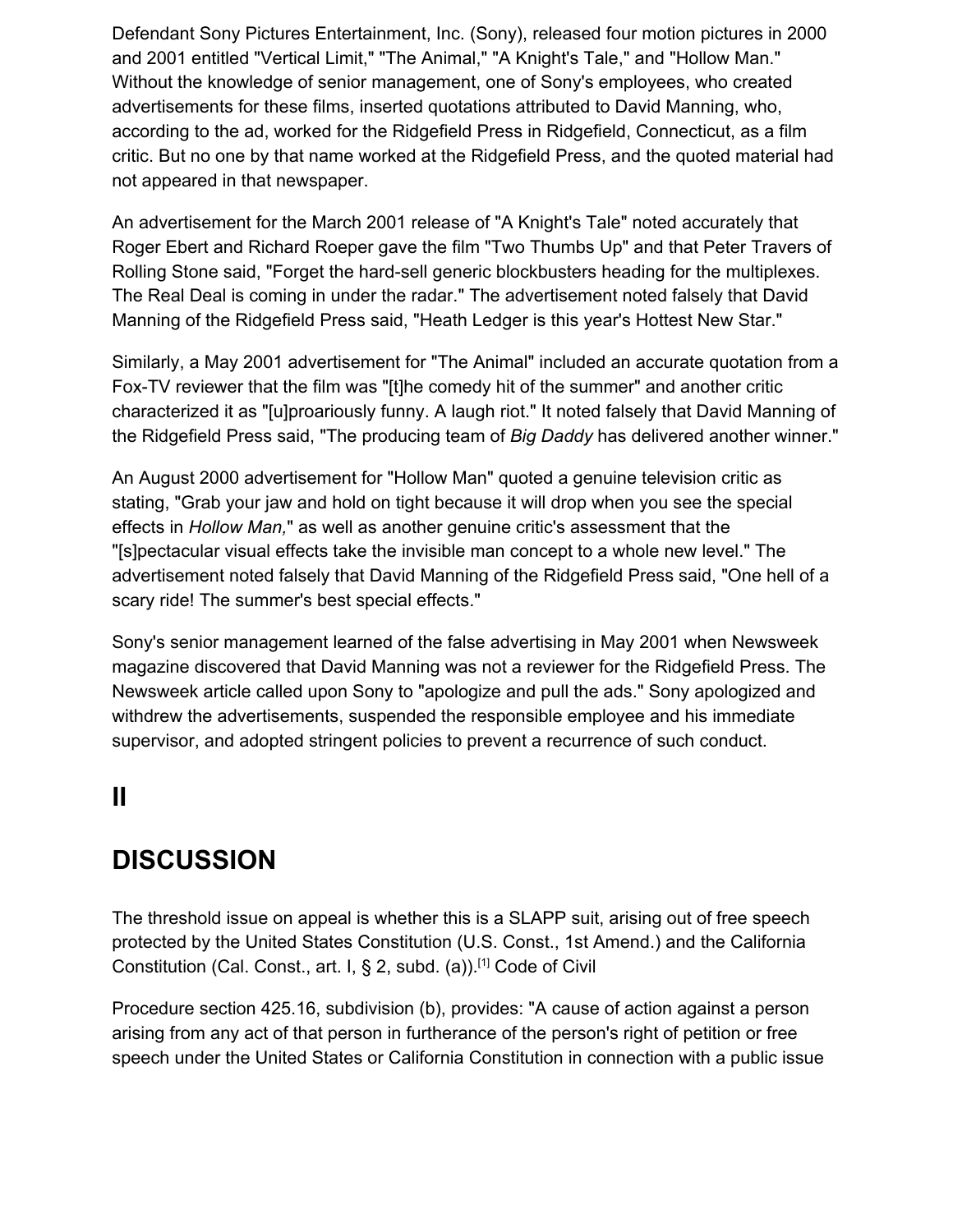shall be subject to a special motion to strike, unless the court determines that the plaintiff has established that there is a probability that the plaintiff will prevail on the claim.

"... In making its determination, the court shall consider the pleadings, and the supporting and opposing affidavits stating the facts upon which the liability or defense is based...." (Hereafter section 425.16.)

This statute extends to "(1) any written or oral statement or writing made before a legislative, executive, or judicial proceeding, or any other official proceeding authorized by law; (2) any written or oral statement or writing made in connection with an issue under consideration or review by a legislative, executive, or judicial body, or any other official proceeding authorized by law; (3) any written or oral statement or writing made in a place open to the public or a public forum in connection with an issue of public interest; (4) or any other conduct in furtherance of the exercise of the constitutional right ... of free speech in connection with a public issue or an issue of public interest." (§ 425.16, subd. (e).)

Section 425.16 is directed against suits known as "strategic lawsuits against public participation," or SLAPP suits. These are "`"civil lawsuits ... aimed at preventing citizens from exercising their political rights or punishing those who have done so." [Citation.]' [Citation.]" (*Church of Scientology v. Wollersheim* (1996) 42 Cal.App.4th 628, 645, 49 Cal.Rptr.2d 620, disapproved on another point in *Equilon Enterprises v. Consumer Cause, Inc.* (2002) 29 Cal.4th 53, 68, fn. 5, 124 Cal.Rptr.2d 507, 52 P.3d 685.) Such suits "are brought, not to vindicate a legal right, but rather to interfere with the defendant's ability to pursue his or her interests." (*Church of Scientology v. Wollersheim, supra,* 42 Cal.App.4th at p. 645, 49 Cal.Rptr.2d 620.) The aim is to force the defendants to devote time, energy and money to combat the lawsuit long enough for the plaintiff to accomplish his underlying objectives. (*Ibid.*)

Section 425.16 "shall be construed broadly." (Subd. (a).) The party making a special motion to strike must make a prima facie showing that the plaintiff's cause of action arises from the defendant's free speech or petition activity. (*Navellier v. Sletten* (2002) 29 Cal.4th 82, 88, 124 Cal.Rptr.2d 530, 52 P.3d 703; *Church of Scientology v. Wollersheim, supra,* 42 Cal.App.4th at p. 646, 49 Cal.Rptr.2d 620.) Once the defendant makes a prima facie showing, "the burden shifts to the plaintiff to ... `make a prima facie showing of *facts* which would, if proved at trial, support a judgment in plaintiff's favor.'" (*Church of Scientology, supra,* 42 Cal.App.4th at p. 646, 49 Cal.Rptr.2d 620, italics added; accord, *Navellier, supra,* 29 Cal.4th at p. 88, 124 Cal.Rptr.2d 530, 52 P.3d 703.)

In making these determinations, the trial court considers the pleadings and the supporting and opposing affidavits setting forth the facts upon which liability or defense is predicated. (§ 425.16, subd. (b)(2); *Church of Scientology v. Wollersheim, supra,* 42 Cal.App.4th at p. 646, 49 Cal.Rptr.2d 620.) On appeal, we review the trial court's determinations de novo. (*Lam v. Ngo* (2001) 91 Cal.App.4th 832, 845, 111 Cal.Rptr.2d 582.)

California's consumer protection laws, like the Unfair Competition Law, govern only *commercial* speech. (See *Kasky v. Nike, Inc., supra,* 27 Cal.4th at pp. 953-956, 962,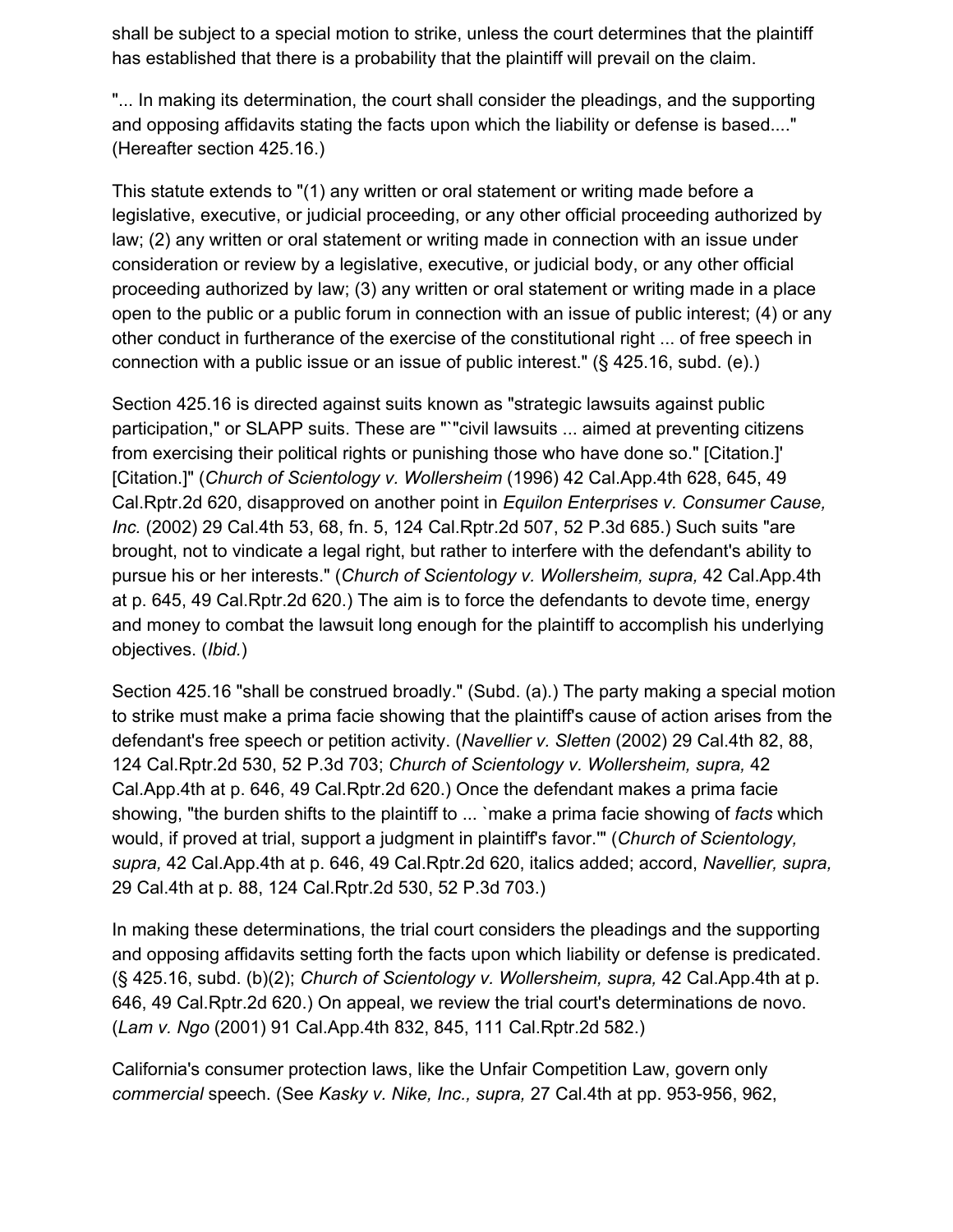969-970, 119 Cal.Rptr.2d 296, 45 P.3d 243; *Keimer v. Buena Vista Books, Inc.* (1999) 75 Cal.App.4th 1220, 1230-1231, 89 Cal.Rptr.2d 781; *O'Connor v. Superior Court* (1986) 177 Cal.App.3d 1013, 1018-1020, 223 Cal.Rptr. 357.) Noncommercial speech is beyond their reach. (*Ibid.*)

For purposes of the anti-SLAPP statute, if Sony's film advertisements constitute commercial speech, the statute does not apply because the ads did not "further[ ] ... [Sony's] right of petition or free speech [arising] under the United States or California Constitution in connection with a public issue." (§ 425.16, subd. (b)(1); see *Nagel v. Twin Laboratories, Inc.* (2003) 109 Cal.App.4th 39, 46-51, 134 Cal.Rptr.2d 420.) The trial court found that the ads were commercial speech. We agree.

When a communication takes the form of an advertisement, refers to a specific product, and the communicator has an economic motivation in publishing the advertisement, there is "strong support" for the conclusion that the advertisement is commercial speech. (*Bolger v. Youngs Drug Products Corp.* (1983) 463 U.S. 60, 66-67, 103 S.Ct. 2875, 77 L.Ed.2d 469.) This is true even though the communication also discusses important public issues. (*Id.* at pp. 67-68, 103 S.Ct. 2875.) "[A]dvertising which links a product to a current public debate is not thereby entitled to the constitutional protection afforded noncommercial speech.... Advertisers should not be permitted to immunize false or misleading product information from government regulation simply by including references to public issues." (*Id.* at p. 68, 103 S.Ct. 2875.)

As our Supreme Court has explained: "[W]hen a court must decide whether particular speech may be subjected to laws aimed at preventing false advertising or other forms of commercial deception, categorizing a particular statement as commercial or noncommercial speech requires consideration of three elements: the speaker, the intended audience, and the content of the message.

"In typical commercial speech cases, the speaker is likely to be someone engaged in commerce — that is, generally, the production, distribution, or sale of goods or services or someone acting on behalf of a person so engaged, and the intended audience is likely to be actual or potential buyers or customers of the speakers goods or services, or persons acting for actual or potential buyers or customers, or persons (such as reporters or reviewers) likely to repeat the message to or otherwise influence actual or potential buyers or customers....

"[I]n deciding whether speech is commercial, two relevant considerations are advertising format and economic motivation.... These considerations imply that commercial speech generally or typically is directed to an audience of persons who may be influenced by that speech to engage in a commercial transaction with the speaker or the person on whose behalf the speaker is acting. Speech in advertising format typically, although not invariably, is speech about a product or service by a person who is offering that product or service at a price, directed to persons who may want, and be willing to pay for, that product or service.... Economic motivation likewise implies that the speech is intended to lead to commercial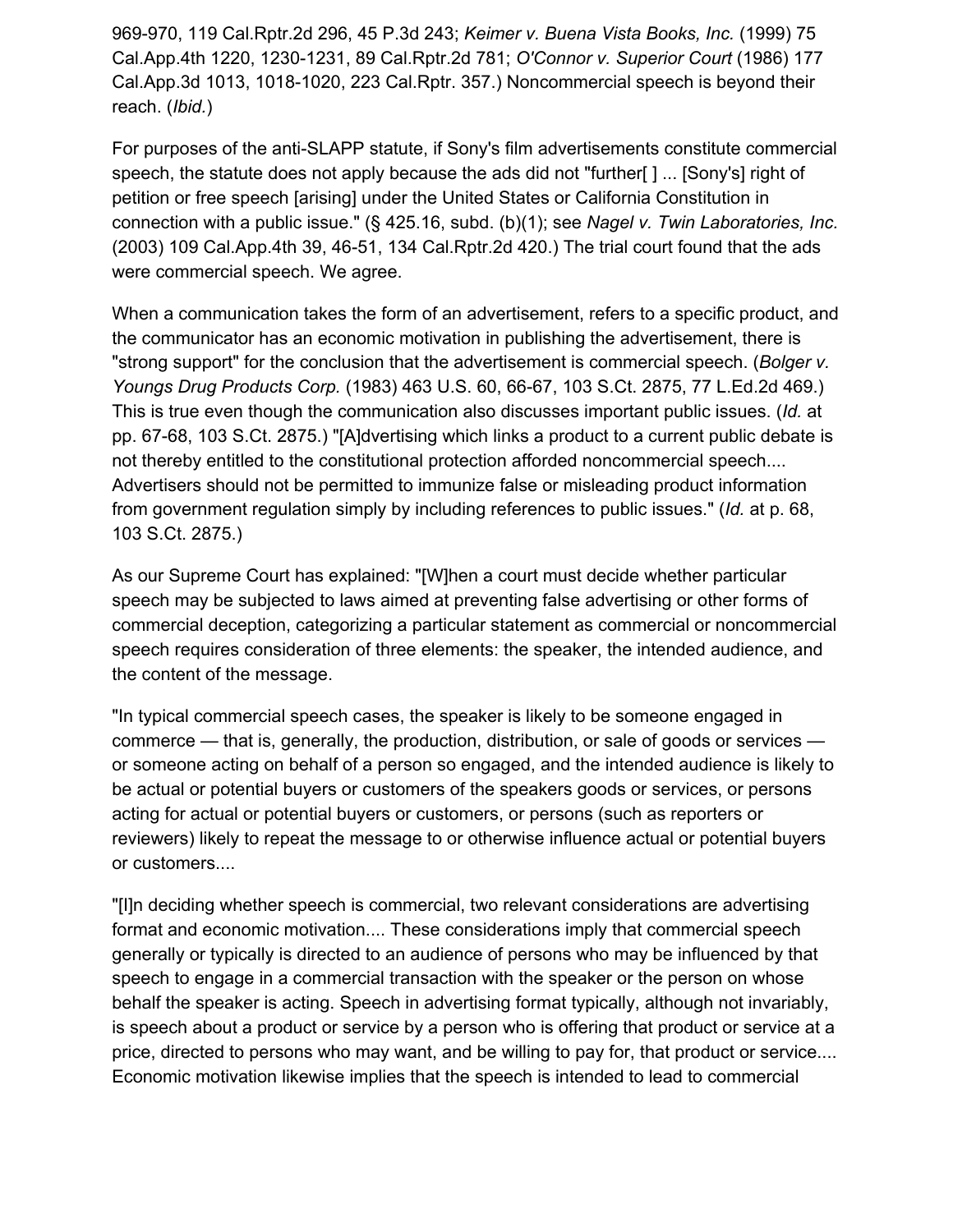transactions, which in turn assumes that the speaker and the target audience are persons who will engage in those transactions, or their agents or intermediaries.

"Finally, the factual content of the message should be commercial in character. In the context of regulation of false or misleading advertising, this typically means that the speech consists of representations of fact about the business operations, products, or services of the speaker (or the individual or company that the speaker represents), made for the purpose of promoting sales of, or other commercial transactions in, the speakers products or services." (*Kasky v. Nike, Inc., supra,* 27 Cal.4th at pp. 960-961, 119 Cal.Rptr.2d 296, 45 P.3d 243, italics omitted.) In short, commercial speech is speech that does `no more than propose a commercial transaction'...." (*Gerawan Farming, Inc. v. Lyons* (2000) 24 Cal.4th 468, 486, 101 Cal.Rptr.2d 470, 12 P.3d 720; accord, *Kasky v. Nike, Inc., supra,* 27 Cal.4th at p. 974, 119 Cal.Rptr.2d 296, 45 P.3d 243 (dis. opn. of Chin, J.).)

Here, the first element in determining the type of speech — a commercial speaker — is satisfied because Sony is engaged in the business of marketing films. The second element — an intended commercial audience — is met because Sony's advertisements reach potential moviegoers who may be influenced by the ads to pay the price of admission to see its films. And the factual content of the advertisements is commercial because Sony represented to the public that someone named David Manning had commented favorably on its films when, in fact, no one by that name worked at the Ridgefield Press, and the ascribed reviews never appeared in that newspaper. Sony's ads therefore proposed a commercial transaction, nothing more.

Sony counters that "a different conclusion may be appropriate in a case where the [communication] advertises an activity itself protected by the First Amendment." (*Bolger v. Youngs Drug Products Corp., supra,* 463 U.S. at p. 67, fn. 14, 103 S.Ct. 2875.) "The critical question is whether the promotional material relates to a speech product that is itself protected. `The mere fact that the statements appear in advertisements does not compel the conclusion that the statements are commercial.' [Citation.] `Defendants' economic motivation ... is not enough to turn the statements into commercial speech.' [Citation.]" (*Lane v. Random House, Inc.* (D.D.C.1995) 985 F.Supp. 141, 152.)

The films reviewed in Sony's advertisements constitute noncommercial speech under the First Amendment notwithstanding any economic motivation in making them. (See *Joseph Burstyn, Inc. v. Wilson* (1952) 343 U.S. 495, 501-502, 72 S.Ct. 777, 96 L.Ed. 1098; *Guglielmi v. Spelling-Goldberg Productions* (1979) 25 Cal.3d 860, 865-869, 160 Cal.Rptr. 352, 603 P.2d 454 (conc. opn. of Bird, C.J.) (*Guglielmi*);[2] *Polydoros v. Twentieth Century Fox Film Corp.* (1997) 67 Cal.App.4th 318, 323-324, 79 Cal.Rptr.2d 207.) Sony argues that, because the films themselves are noncommercial speech, so are the advertisements.

Under Sony's absolutist approach, every film advertisement, no matter how false, would be outside the scope of consumer protection laws. We reject that position.

By way of example, "[i]n *Guglielmi* [, *supra,* 25 Cal.3d 860, 160 Cal.Rptr. 352, 603 P.2d 454], and *Page v. Something Weird Video* (C.D.Cal.1996) 960 F.Supp. 1438 ..., the courts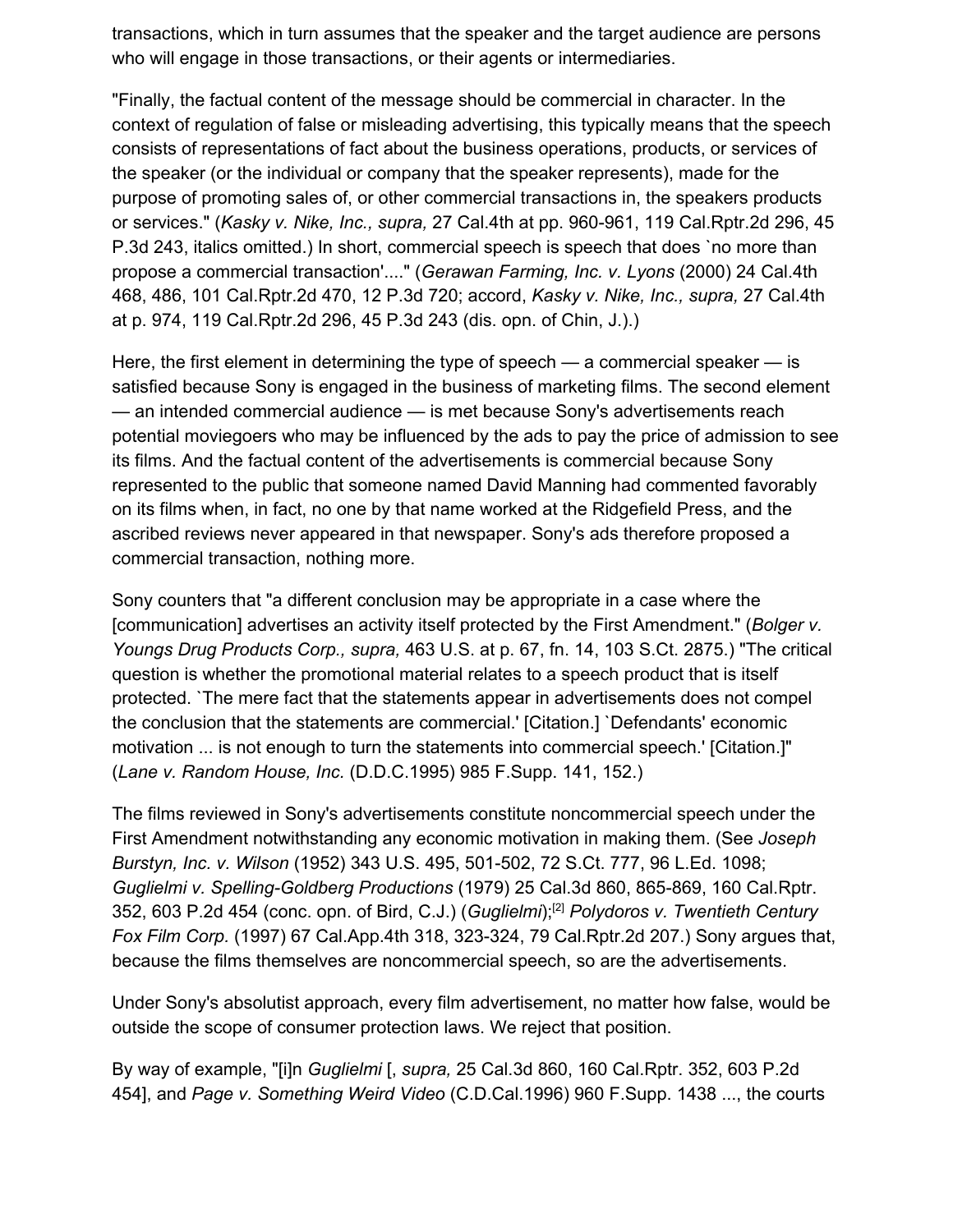held that promotional use of celebrities true likenesses on a video and a made for television movie were not actionable because the use was incidental to the publication of the constitutionally protected materials. Although not asked to resolve the issue, both courts commented on the importance of distinguishing between truthful and false promotions, with constitutional protection inuring to the former, but not to the latter." (*Keimer v. Buena Vista Books, Inc., supra,* 75 Cal.App.4th at p. 1232, 89 Cal.Rptr.2d 781, italics omitted.)

Had the advertisements here been "merely ... adjunct[s] to the exhibition of the film[s]" (*Guglielmi, supra,* 25 Cal.3d at p. 872, 160 Cal.Rptr. 352, 603 P.2d 454), such as by using photographs of actors in the films, Sony would have a point because, just as the films are noncommercial speech, so is an advertisement reflecting their content. (See *Guglielmi, supra,* 25 Cal.3d at pp. 872-873, 160 Cal.Rptr. 352, 603 P.2d 454; *Polydoros v. Twentieth Century Fox Film Corp., supra,* 67 Cal.App.4th at p. 325, 79 Cal.Rptr.2d 207.)

But in this case, the advertisements did not reflect any character or portion of the films. Rather, they contained a fictitious critic's favorable opinion of the films. As such, the advertisements constitute commercial speech and are subject to regulation under consumer protection laws. (See *Keimer v. Buena Vista Books, Inc., supra,* 75 Cal.App.4th at pp. 1230-1233, 89 Cal.Rptr.2d 781.)

By the same token, we reject Sony's argument that, because the public is interested in films, the advertisements are necessarily "an issue of public interest" within the meaning of the anti-SLAPP statute. (See *Consumer Justice Center v. Trimedica International, Inc.* (2003) 107 Cal.App.4th 595, 600-602, 132 Cal.Rptr.2d 191.) Nor do Sony's advertisements constitute noncommercial speech on the theory that they were widely disseminated. (See *ibid.*) Such a rule would simply encourage the widest possible publication of false advertisements and reward the most notorious of false advertisers.

Sony's case authority does not suggest otherwise. In *Lane v. Random House, Inc., supra,* 985 F.Supp. 141, the plaintiff filed suit for defamation based on information about him that appeared in an advertisement for a book. The court granted summary judgment in favor of the advertiser because "it is essential to identify and protect `advertising which summarizes an argument or opinion contained in the book.'" (*Id.* at p. 152; see also *Keimer v. Buena Vista Books, Inc., supra,* 75 Cal.App.4th at p. 1232, 89 Cal.Rptr.2d 781 [distinguishing *Lane*].)

In *Page v. Something Weird Video, supra,* 960 F.Supp. 1438, a manufacturer and distributor of video cassettes used drawings of the plaintiff to advertise a movie in which she starred. The plaintiff claimed that the ad misappropriated her likeness. The court disagreed, noting that "[p]laintiff does not argue that the drawings depict anything other than what the viewers can expect to see in the films." (*Id.* at p. 1444; see also *Keimer v. Buena Vista Books, Inc., supra,* 75 Cal.App.4th at p. 1232, 89 Cal.Rptr.2d 781 [distinguishing *Page*].)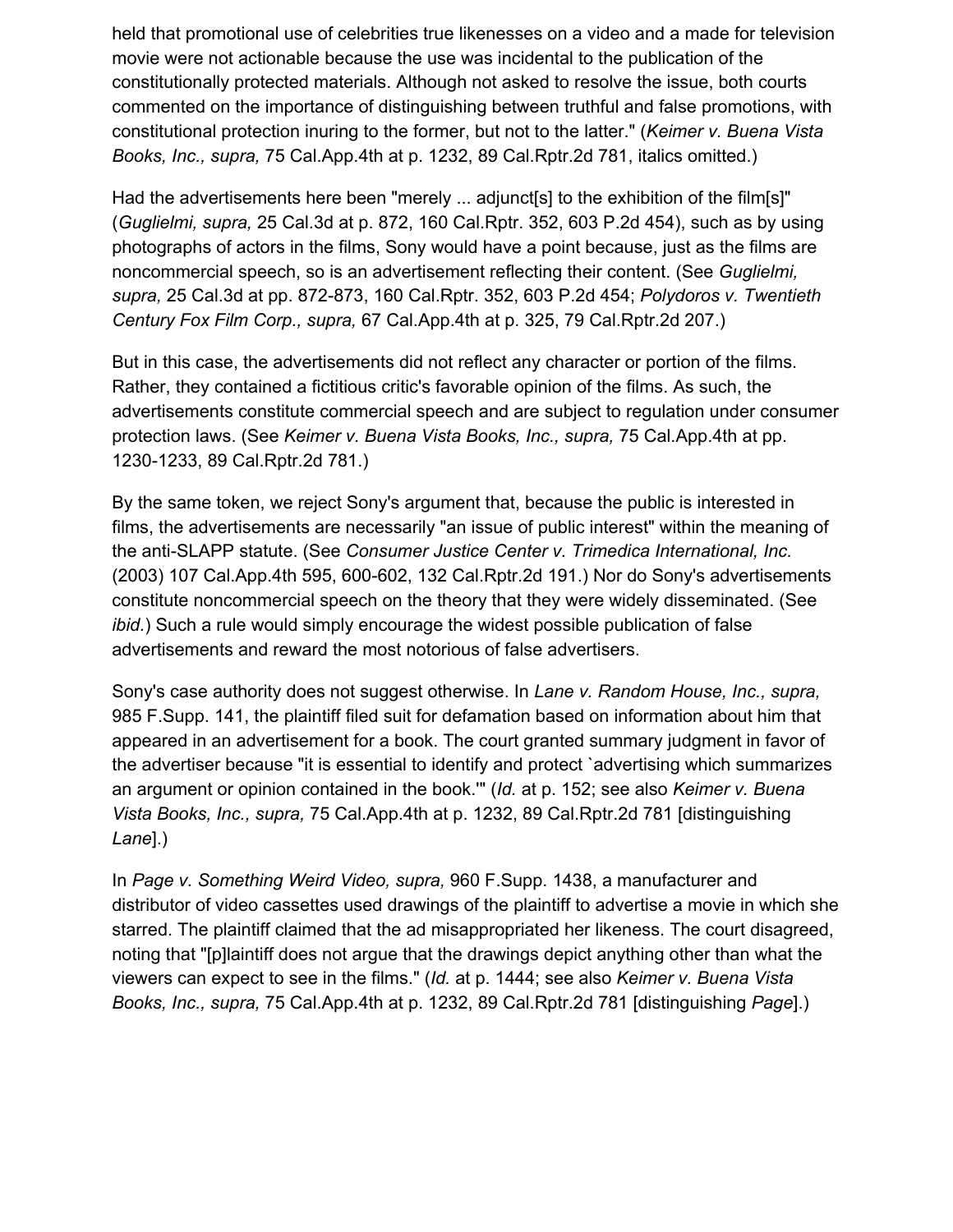And in *Seale v. Gramercy Pictures* (E.D.Pa.1996) 949 F.Supp. 331, which concerned a film about Bobby Seales participation in the Black Panthers, the court rejected Seales common law cause of action for infringement of the right of publicity, stating:

"[U]se of a person's name and likeness to advertise a novel, play, or motion picture concerning that individual is not actionable as an infringement of the right of publicity....

"... `The flaw in plaintiff's position is that a public figure has no exclusive rights to his or her own life story, and others need no consent or permission of the subject to write a biography of a celebrity.'

"Moreover, in addressing *right of publicity claims,* courts have been mindful that the First Amendment provides greater protection to works of artistic expression such as movies, plays, books, and songs, than it provides to pure `commercial' speech." (*Seale v. Gramercy Pictures, supra,* 949 F.Supp. at pp. 336-337, italics added.) None of these cases supports Sony's position.

In *Keimer v. Buena Vista Books, Inc., supra,* 75 Cal.App.4th 1220, 89 Cal.Rptr.2d 781, the advertiser made an argument similar to Sony's, and the court found it wanting, stating: "We turn to the crux of [the advertisers] argument, which is that if a books content is noncommercial and entitled to First Amendment protection, then material taken from that content and used in advertising is also entitled to full First Amendment protection. We do not dwell at length on the argument, because a review of [the advertisers] authorities reveals that each is materially distinguishable from the matter before us.... [Some] *involved the infringement on rights which are less zealously protected than the right of consumers to be free from false advertising* [, *such as the right of publicity*]." (*Id.* at p. 1231, 89 Cal.Rptr.2d 781, italics added.)

Finally, as a practical matter, Sony's position would shield all sorts of mischief. For example, a film could be advertised as having garnered "Three Golden Globe Nominations" when it had received none. An advertiser of a biography could use the word "autobiographical" even though the subject of the work had nothing to do with its creation and had renounced it from the beginning. And a newspaper or magazine could promote itself to customers who run ads by grossly inflating its circulation numbers.

Because we have concluded that Sony did not make a prima facie showing that the advertisements arose from protected First Amendment rights, we do not decide whether plaintiffs made a sufficient showing as to the merits of their claims. (See § 425.16, subd. (b)(1).) We therefore do not determine whether plaintiffs have stated a viable cause of action under any of the statutes on which this action is based.

### **III**

## **DISPOSITION**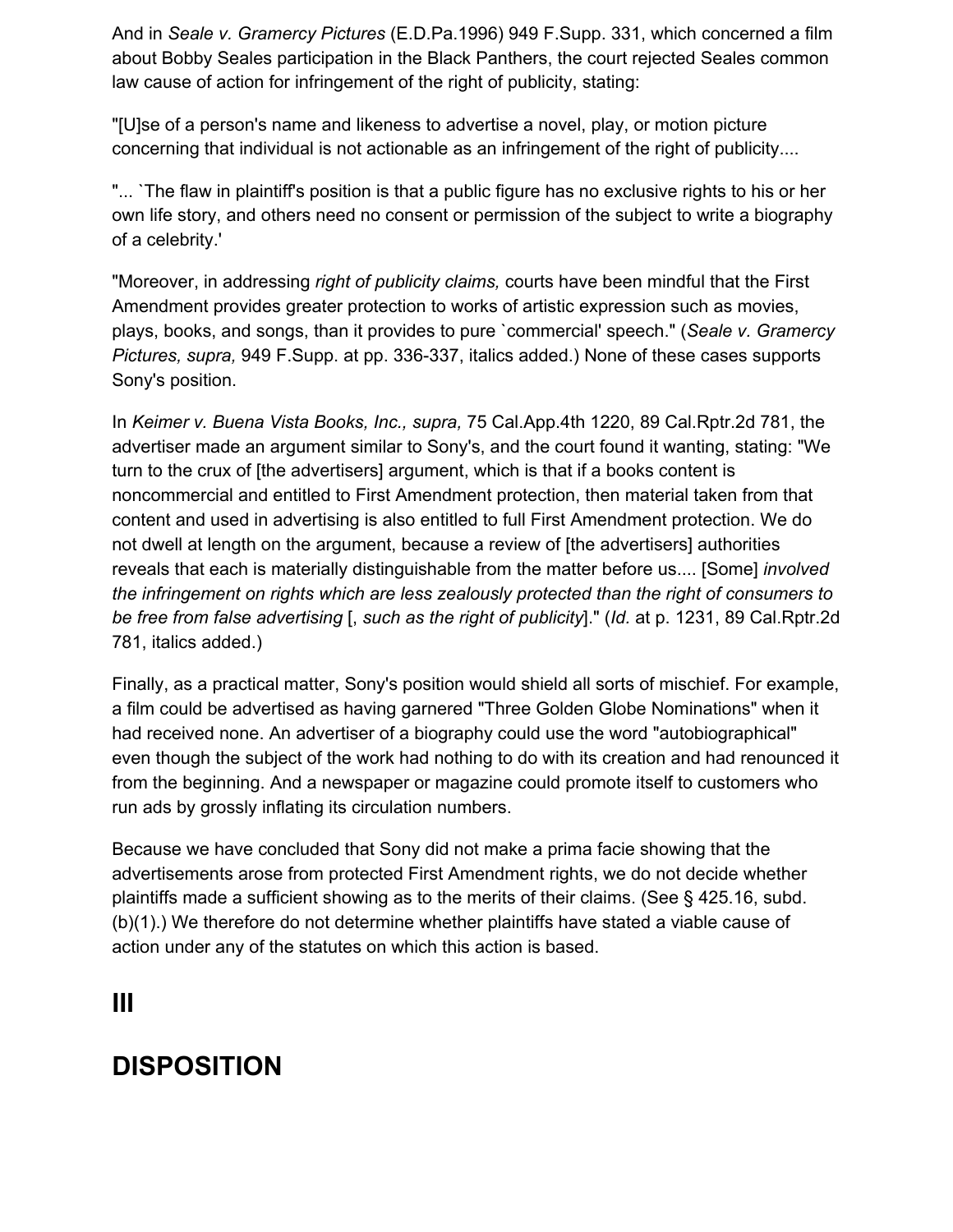The order denying defendant's special motion to strike is affirmed. The parties are to bear their own costs.

I concur: SPENCER, P.J.

ORTEGA, J., dissenting.

This is the most frivolous case with which I have *ever* had to deal. Imagine the great contribution this case will make to our quality of life and to justice in America. Why, it may eventually protect us all from war, pestilence, famine and death. A new day will dawn from which time no one will ever again be fooled by a promotion touting a movie as the greatest artistic accomplishment of the ages. From that day on, all persons will be able to absolutely rely on the truth and accuracy of movie ads. No longer will people be seen lurching like mindless zombies toward the movie theater, compelled by a puff piece. What a noble and overwhelming undertaking. The only losers will be those poor souls who do not go to the movies. But, such is life. Someone always gets left behind.

While the vast majority of actions taken by lawyers contribute to the public good, counsel here are providing nothing even approaching rectification of a legitimate wrong. I cannot see breathing life into this farce. We should be occupying ourselves with resolving legitimate disputes instead of laughable cases designed not to gain anything for the plaintiffs, but rather to generate fees for the only true beneficiaries of this disgrace, the attorneys. That said, it now becomes necessary to discuss the merits of the SLAPP motion, which should have been granted and upheld on appeal.

The anti-SLAPP statute was intended "to provide a mechanism for the *early* termination of claims that are improperly aimed at the exercise of free speech or the right of petition. (See *Paul for Council v. Hanyecz* [(2001)], supra 85 Cal.App.4th [1356,] at p. 1364, 102 Cal.Rptr.2d 864 [`the anti-SLAPP legislation found in section 425.16 provides an efficient means of dispatching, early on in a lawsuit, a plaintiff's meritless claims'].)" (*Lam v. Ngo* (2001) 91 Cal.App.4th 832, 841, 111 Cal.Rptr.2d 582.)

"The basic two-prong framework for analyzing an anti-SLAPP suit motion is well established. First prong: Has the defendant shown that the causes of action he or she is attacking arise from acts in furtherance of the right of free speech or petition? [Citation.]" (*Lam v. Ngo, supra,* 91 Cal.App.4th at p. 845, 111 Cal.Rptr.2d 582.) "The second prong focuses on the `probability' that the plaintiff will prevail on the claim [citation], which case law has refined into an inquiry as to whether the *plaintiff* has made a `prima facie showing of facts' that, if proved at trial, would support a judgment in the plaintiff's favor. [Citation.] Thus an important substantive aspect of the law is that, once it has been shown a cause of action is based on the defendant's exercise of free speech or petition, it is the plaintiff who has the burden of making a prima facie case of prevailing." (*Ibid.*)

In my view, defendant has prevailed under both prongs, and the anti-SLAPP suit motion should have been granted.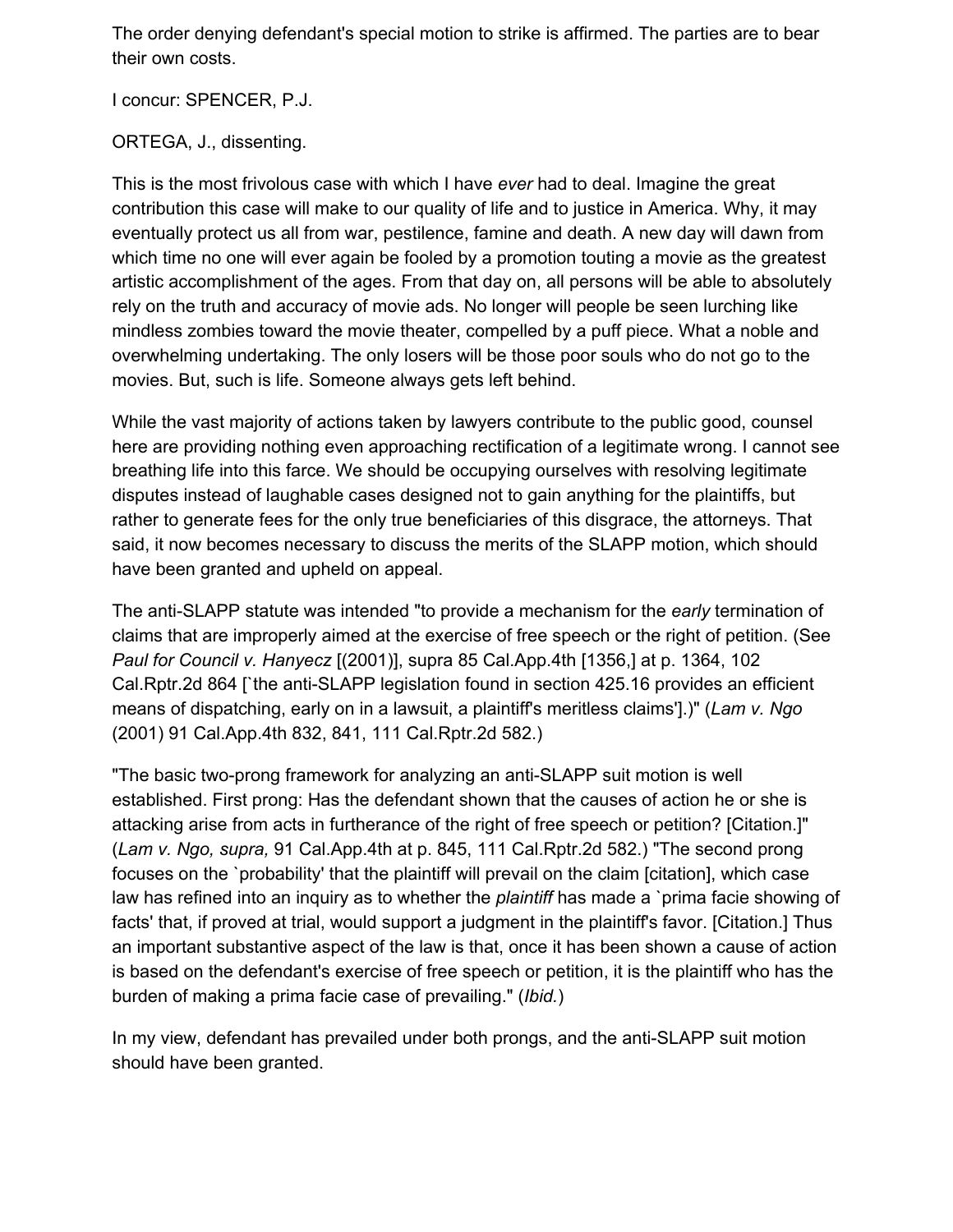# **The Movie Advertisements Are Protected Speech**

It is undisputed that movies such as "Vertical Limit, "The Animal," "A Knight's Tale," and "Hollow Man" are works of fiction and, as such, are a form of constitutionally protected speech.<sup>[1]</sup> It is also undisputed that movies are of significant public interest. "It cannot be doubted that motion pictures are a significant medium for the communication of ideas. They may affect public attitudes and behavior in a variety of ways, ranging from direct espousal of a political or social doctrine to the subtle shaping of thought which characterizes all artistic expression. The importance of motion pictures as an organ of public opinion is not lessened by the fact that they are designed to entertain as well as to inform." (*Joseph Burstyn, Inc. v. Wilson* (1952) 343 U.S. 495, 501, 72 S.Ct. 777, 96 L.Ed. 1098, fn. omitted.) The fact that movies are made for private profit does not diminish the fact movies are "a form of expression whose liberty is safeguarded by the First Amendment." (*Id.* at pp. 501-502, 72 S.Ct. 777 fn. omitted.)

Considering the disputed David Manning movie reviews/advertisements purely for their *substance* or *content* — that Heath Ledger was the "Hottest New Star," that "The Animal" was "another winner," that "Hollow Man" was "a scary ride" with the "summer's best special effects" — reasonable minds must agree the *substance* of the advertisements was neither false, misleading, nor likely to deceive the reasonable consumer. The substance or content of the David Manning advertisements, consisting of either opinion or "`rhetorical hyperbole [which] cannot be proven true or false[,]' was not actionable. [Citation.]" (*Keimer v. Buena Vista Books, Inc.* (1999) 75 Cal.App.4th 1220, 1232, 89 Cal.Rptr.2d 781.)

"[A]dvertising statements which were true, or were opinion or `rhetorical hyperbole' and thus were not verifiably false or misleading," are not actionable under the Unfair Trade Practices Act. (*Keimer v. Buena Vista Books, Inc., supra,* 75 Cal.App.4th at p. 1231, 89 Cal.Rptr.2d 781.) "`"[R]hetorical hyperbole"' [citation] or `loose, figurative, or hyperbolic language' which would `negate the impression that the writer was seriously maintaining' a proposition that was `sufficiently factual to be susceptible of being proved true or false' is protected. [Citation.]" (*Lam v. Ngo, supra,* 91 Cal.App.4th at p. 849, 111 Cal.Rptr.2d 582.)

The David Manning advertisements were undeniably false, but only in one regard — there was false attribution in that David Manning is *not* a film critic for The Ridgefield Press. The majority assumes that because the attribution was false, that is the end of the discussion. There is, however, much more to be considered.

Quotations are used to convey what the speaker said. "More accurately, the quotation allows the subject to speak for himself." (*Masson v. New Yorker Magazine, Inc.* (1991) 501 U.S. 496, 519, 111 S.Ct. 2419, 115 L.Ed.2d 447.) While the misuse of quotations generally "diminish[es] to a great degree the trustworthiness of the printed word and eliminate[s] the real meaning of quotations" (*id.* at p. 520, 111 S.Ct. 2419), it cannot be overemphasized that here, the *content* of the David Manning quotations, consisting entirely of either opinion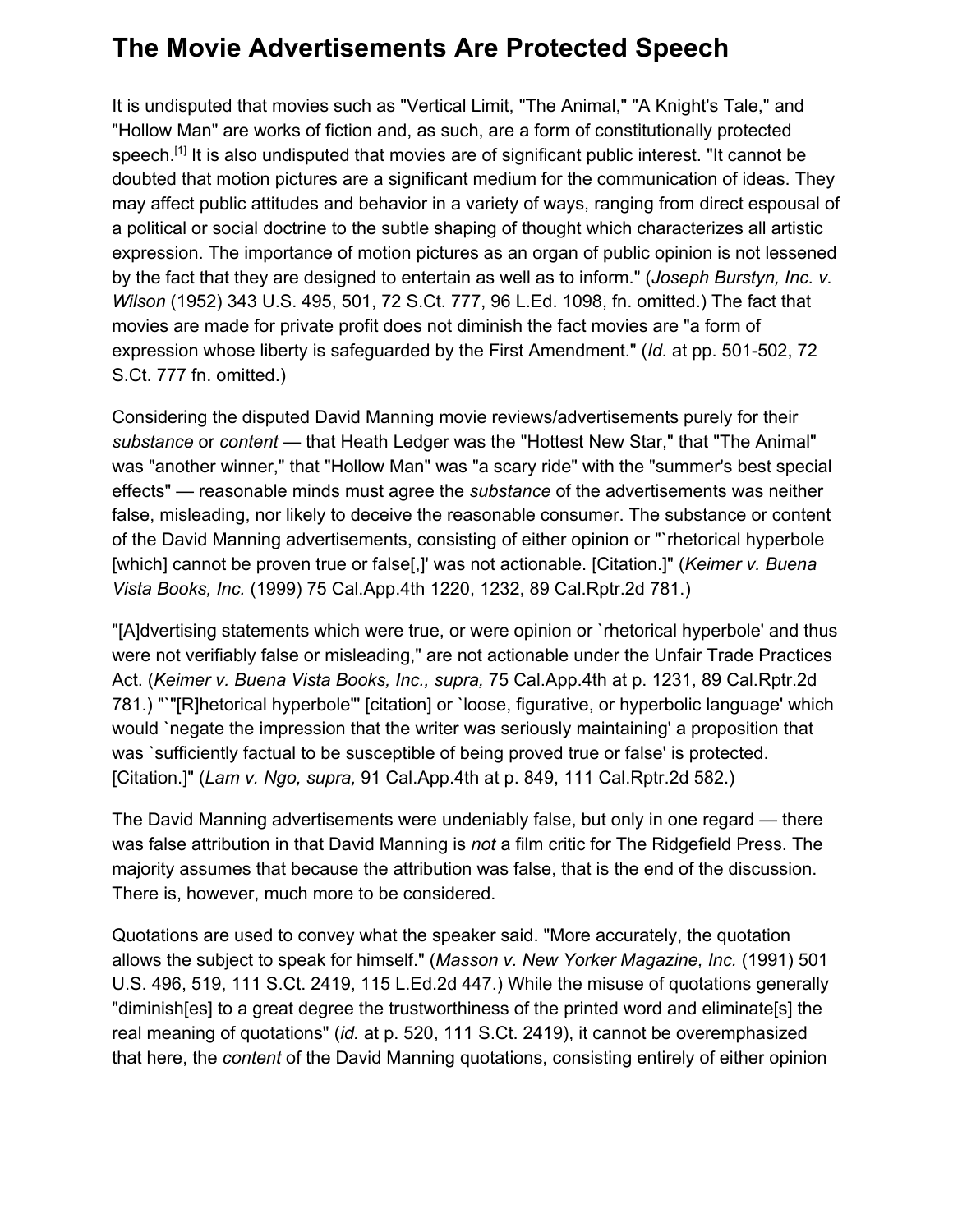or rhetorical hyperbole, was neither verifiably false nor potentially misleading to rational consumers.

In the context of consumer protection laws and their goal of protecting the public from potentially misleading advertising, the fact that David Manning is *not* a film critic for The Ridgefield Press is of so little significance as to have no effect, as a matter of law, upon a reasonable consumer. (See *People v. Cole* (2003) 113 Cal.App.4th 955, 979-982, 7 Cal.Rptr.3d 333.) David Manning is an unknown, perhaps even fictitious, person, with no public following in the movie world or any other realm, to my knowledge. This is not a case where the defendant has falsely attributed favorable reviews to a recognized film critic whose opinion might carry weight with some movie viewers.

In this unique situation, where the substance of the quotations is neither misleading nor actionable, the misattribution of the quotations, while false, was not *materially* deceptive to the reasonable consumer. Accordingly, despite the misattribution, the advertisements may not be considered materially false or potentially misleading, because the misattribution could not possibly have had a material effect on the mind of the reader. (Cf. *Morningstar, Inc. v. Superior Court* (1994) 23 Cal.App.4th 676, 687, 29 Cal.Rptr.2d 547 ["Even assuming it does, unless Pilgrim's premise is the rankings are false, we do not see how attributing the rankings to Lipper would change the effect of the article on its readers. `[T]he statement is not considered false unless it "would have a different effect on the mind of the reader from that which the pleaded truth would have produced." [R. Sack, Libel, Slander, and Related Problems 138 (1980)....]' [*Masson v. New Yorker Magazine, Inc., supra,* 501 U.S. at p. 517, 111 S.Ct. at p. 2433....]"].)

None of the cases cited by the majority are on point; all are distinguishable. In particular, *Keimer v. Buena Vista Books, Inc., supra,* 75 Cal.App.4th 1220, 89 Cal.Rptr.2d 781, is distinguishable because it involved advertisements containing verifiably false statements of *fact,* and not the sort of opinion or rhetorical hyperbole involved in this case. Because this case involves only statements of opinion and rhetorical hyperbole that are not actionable, there is no danger that granting the special motion to strike would permit false advertisements containing verifiably false statements of fact.

## **Plaintiff Has No Probability of Success**

As stated above, no reasonable consumer could possibly be misled by the false attribution of the non-actionable quotations to David Manning for The Ridgefield Press. Contrary to the majority opinion's implication, moviegoers are not such morons. Plaintiff has no probability of succeeding on the merits. (See *People v. Cole, supra,* 113 Cal.App.4th at pp. 979-982, 7 Cal.Rptr.3d 333; *Lam v. Ngo, supra,* 91 Cal.App.4th at pp. 848-849, 111 Cal.Rptr.2d 582.)

Accordingly, I would reverse the order and direct the trial court to grant the special motion to strike.